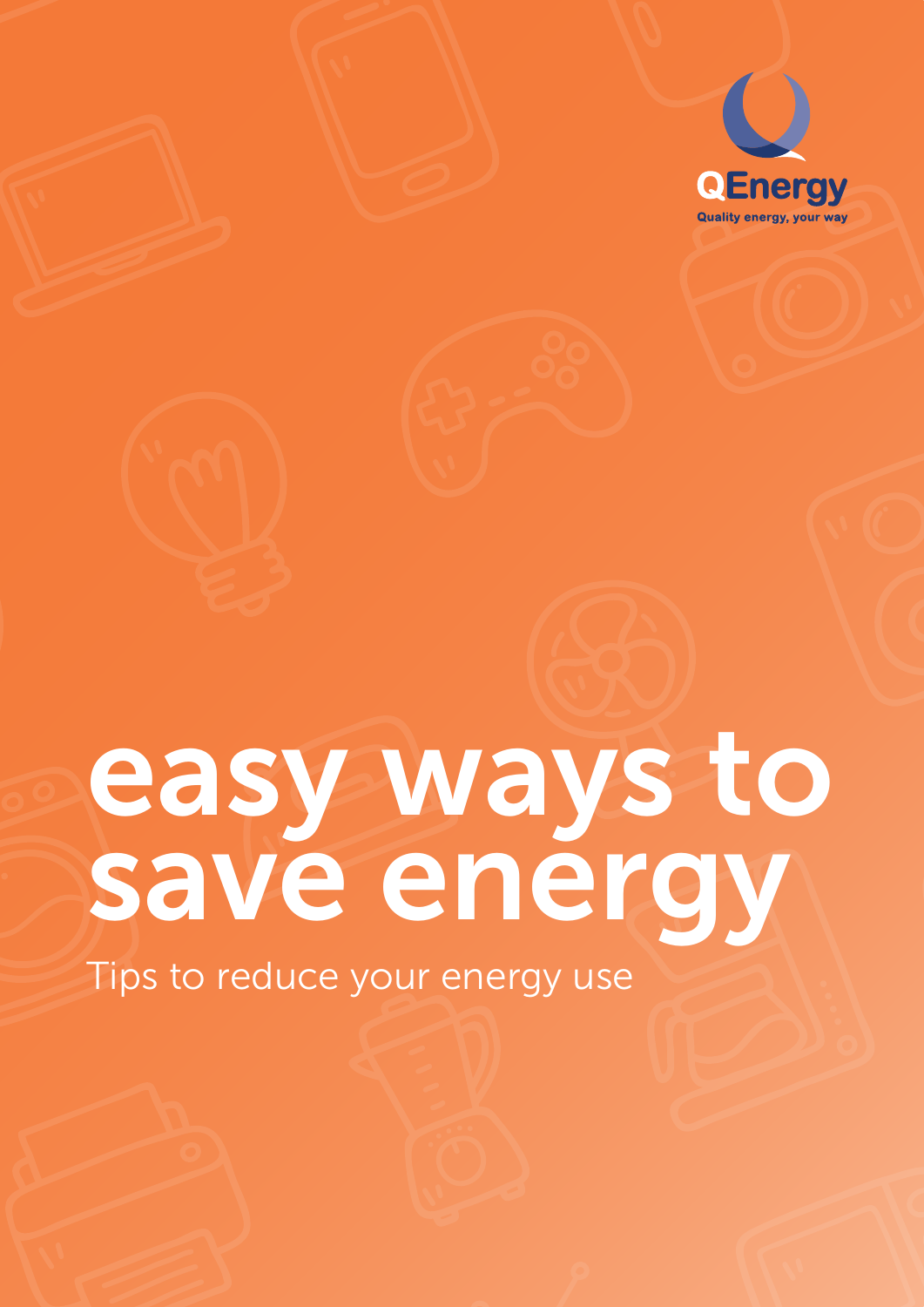

# why save energy

Saving energy can be as simple as turning off a switch rather than leaving an appliance on stand-by. The less energy you use, the less you have to pay for. You'll also be helping the environment by reducing the greenhouse gas emissions associated with energy use.

# Heating and cooling 40% Water heating 23% **Other** appliances 14% Lighting 23% Fridges and freezers 8% Cooking 5% Stand-by power 3%

#### To use less energy - start by looking at where and how you use it now.

Did you know? Everyday, Australians use enough electricity to power eight billion TVs or to charge over 110 billion mobile phones. That's about ten million households and businesses chewing through over half a million mega-watt hours of electricity every single day. We also use enough natural gas to boil water for 36 billion cups of tea.

\*TVs calculated based on average consumption of 40-inch screen LED TVs 10 h/day test standard from energyrating.gov.au. Light bulbs calculated based on use of 60 W bulbs. Mobile phones calculated based on Electric Power Research Institute report.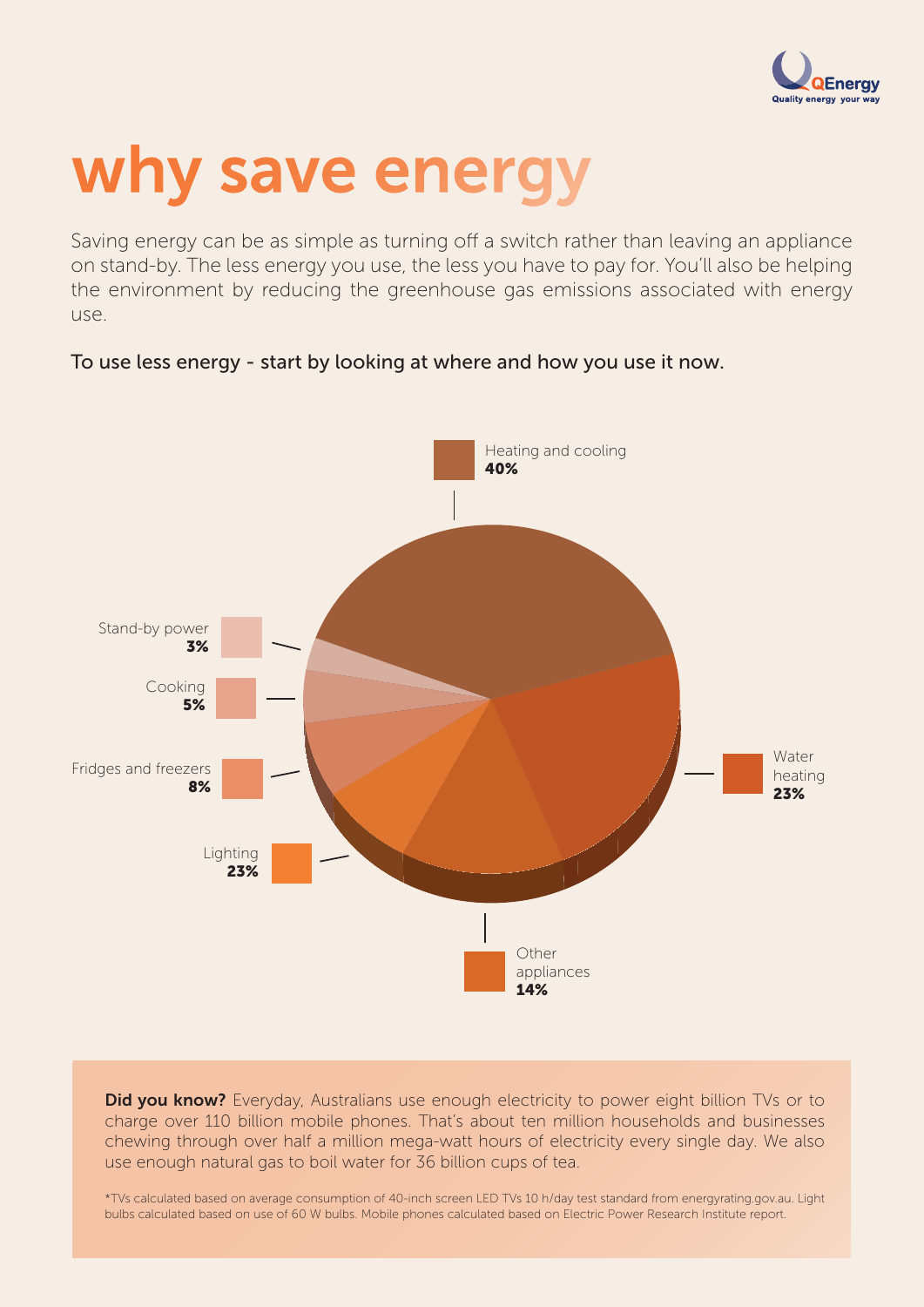

# energy saving tips for your home

The following practical tips can help you save on your energy bill.



### any time

Turn off appliances at the powerpoint when you are not using them. Use less hot water and have shorter showers.

Upgrade your home insulation, windows, and blinds to heat-proof your house. Take advantage of the sun and rely on natural light as much as you can each day, rather than automatically turning on the lights.

Check the star rating when buying appliances to compare energy efficiency. More stars mean fewer running costs.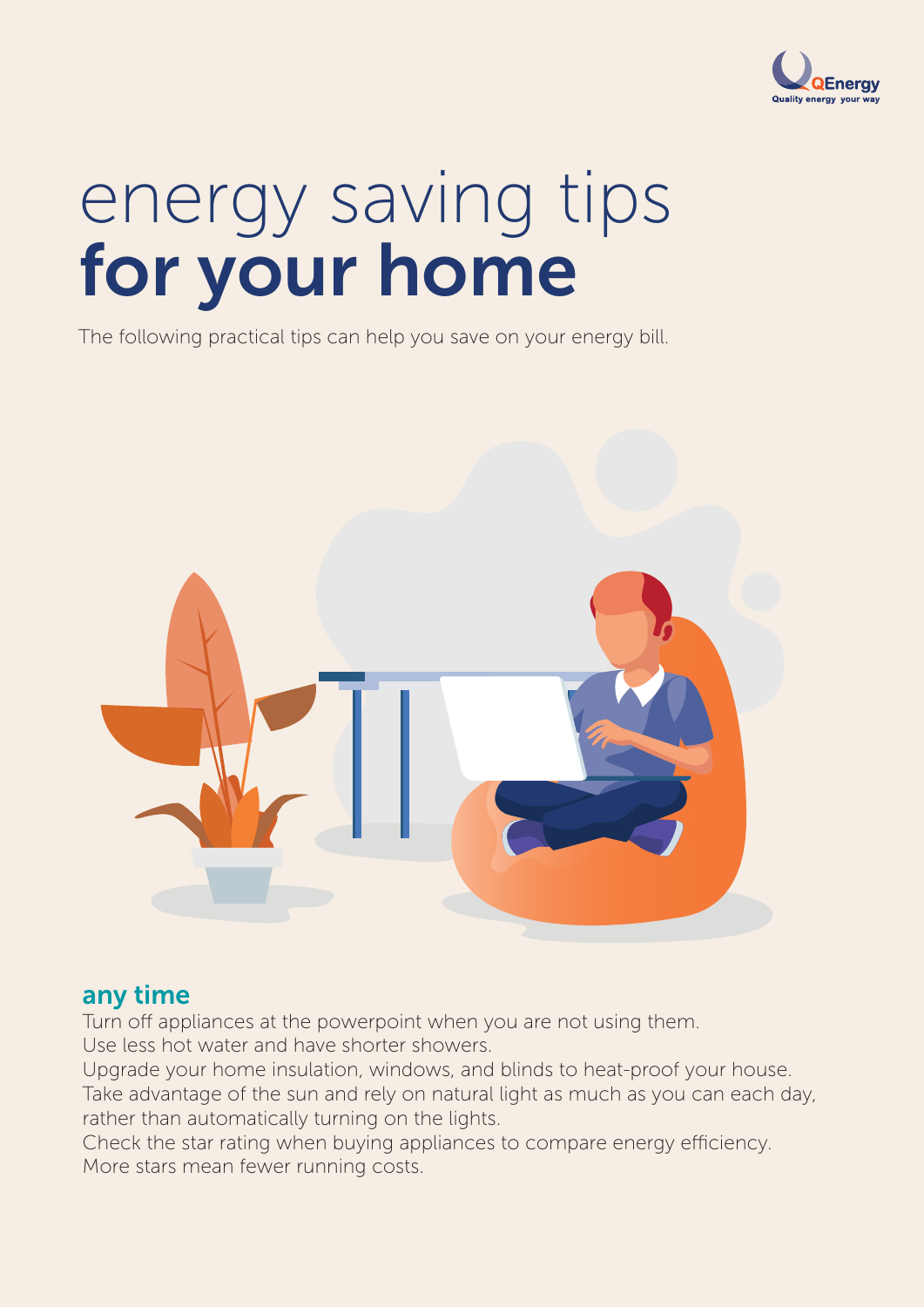



### autumn and winter

Insulate the roof, walls and floor, seal off draughts. Let in winter sun and draw curtains at night. Dress for the temperature by putting on a jumper and warm socks. Zone your home and only heat the rooms you are using. Use doors to prevent heat escaping into unused rooms.



#### draught-proofing

Reduce the costs of winter heating and summer cooling by making sure your house is well insulated and draught proofed.

Fit draught stoppers and weather sealing tape to external doors and doors to high ventilation areas.

Fit weather sealing tape to windows.

Avoid vented, recessed downlights, which can increase air leakage. Seal any cracks or gaps in floors, walls, and ceiling with a filler. Install exhaust fans.

Use a chimney damper when the fireplace is not in use.



### summer & spring

Fans should be the first choice for cooling.

For efficient air conditioning, the house or room should be sealed and highly insulated with bulk and reflective insulation.

Windows must also be shaded from the summer sun.

Zone your home by cooling one part of your house and cut down on cooling in other areas.

Close up your house during the heat of the day and open it up at night to cool it down naturally.



#### outside the home

Consider planting trees or bushes outside to increase shading and reduce the direct sunlight entering your home.

Install motion sensors on security lights and solar lights for garden pathways.

Pool owners should reduce daily pumping time – it's enough to filter the entire water volume once per day.

Consider whether you need power tools and electric mowers, blowers and trimmers– manual versions are available and save you money, whilst giving you a good workout.

Use the BBQ. It will save you money and it's the Aussie way!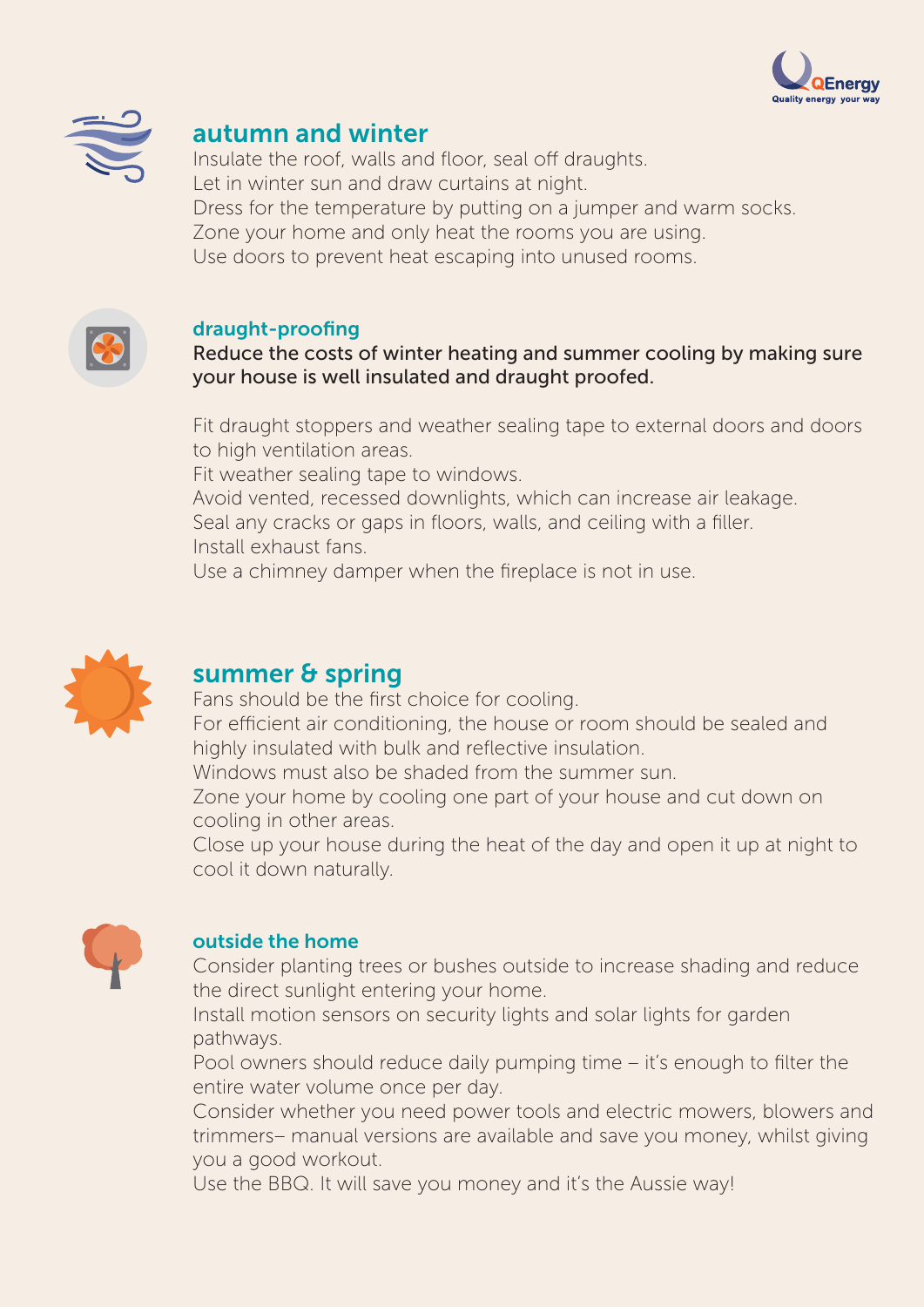



#### be bushfire ready

Keep in mind that the peak fire season varies depending on where you live in Australia. Check with the Bureau of Meteorology to find out when the fire risk is highest in your area.

Install fine metal mesh screens on windows and doors. Fit seals around doors and windows to eliminate gaps. Enclose the areas under the house.

Keep lawns short and gardens well maintained.

Cut back trees and shrubs overhanging buildings.

Clean up fallen leaves, twigs and debris around the property.



# heating and cooling

Keep temps between 18–20°C in winter and 24-25°C in summer. Only heat and cool the rooms that you are using and close doors and windows in those areas.

Reverse-cycle conditioners (ACs) are cheaper to run in winter than standard electric heaters.

Install the right sized ACs for the space you need to cool or heat. Regularly maintained ACs operate more efficiently (e.g. cleaning air filters and coils).

In bedrooms, consider using hot water bottles, electric blankets & dress warm.

The most effective way to keep your home cool during the day is to prevent the sun's rays from hitting windows and walls. Blinds, curtains and reflective window tints all help.

At night, place a fan near an open window - it will blow hot air out of the room, replacing it with cold air from outside.

Open another window elsewhere to encourage a cross breeze.



# in the bathroom and laundry

Consider using warm or cold water settings rather than hot. Drying clothes costs nothing if you use the sun.

If using your clothes dryer, leave about a quarter of your dryer's barrel empty so heat can circulate more freely to help your clothes dry faster. Dry washing in quick, consecutive loads to benefit from the warmth from the previous load.

Add a small dry towel to your load to reduce drying time by up to 25%. Clean your dryer's lint filter after each load.

A clotheshorse can be used in a spare room or near a heater.

Encourage household members to take shorter showers.

Always wash full loads in washing machines and try to use the fastest cycle.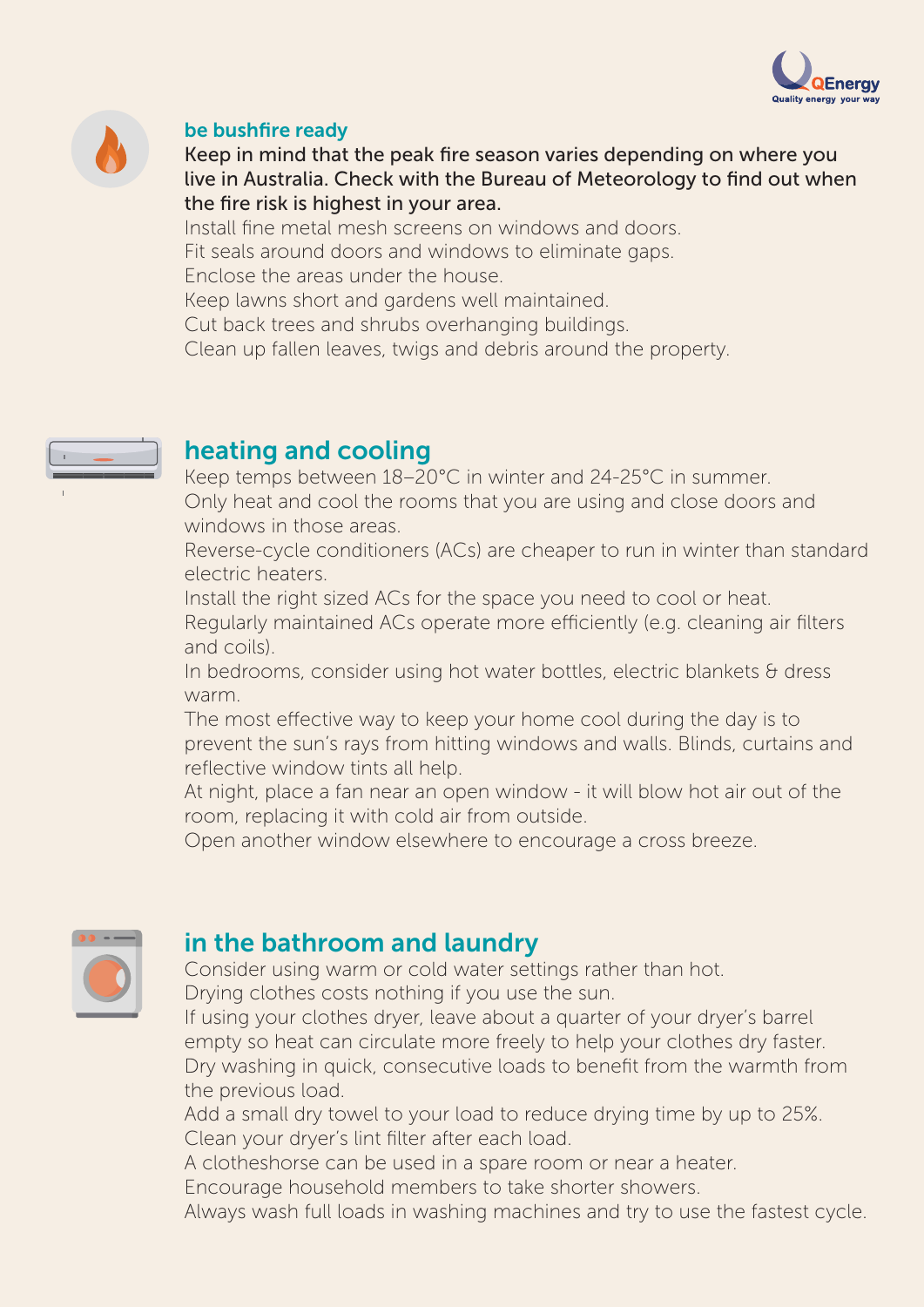



# hot water

Switch to a water efficient shower head and make shorter showers a habit. Reduce the temperate setting of your hot water system to 60°C (instead of 70 - 80°C) and if you have an instantaneous system, check that your thermostat is set no higher than 50°C.

Make regular checks to ensure there are no leaks in your hot water system and fix any leaking taps quickly.

Insulate hot water tanks and pipes to limit heat loss.

If your hot water system is 10 or more years old you may want to consider a more efficient replacement like a hot water heat pump.

Ensure that you get the right system for the number of people in your home and position it near where you use hot water the most.



# in the kitchen

When cooking, do not overfill pots with water. Use the minimum quantity of water needed and keep the lid on.

Depending on use, cooking equipment should be serviced twice a year to ensure it is always working at peak efficiency. Also, regularly

checking seals and hinges will alert you if equipment needs repair to ensure maximum efficiency.

Keep dishwasher and dryer filters clean.

Smaller appliances like kettles, coffee machines, crockpots and toasters are more efficient than using the stove.

Keep the fridge out of direct sunlight and away from heat sources and a leave a gap around it to let the air circulate.

Keep doors closed and try to limit the number of times you open the fridge door.

Fridge/freezer - check the temperature settings are not too low.

Fridges should be between 3 -5°C and freezers between minus 15 - 8°C. Make sure you're not making your appliances work harder than they need to. For example, defrost food in the fridge overnight rather than in the microwave.

Use a microwave when possible to cook food.

When simmering on a stove top, put pot lids on and use

appropriately-sized pots with flat bottoms and tight fitting lids.

Make sure oven doors close tightly and seals are in good condition.



# in living areas

Switch off TVs and home entertainment systems at the wall. Turn off lights when you leave a room.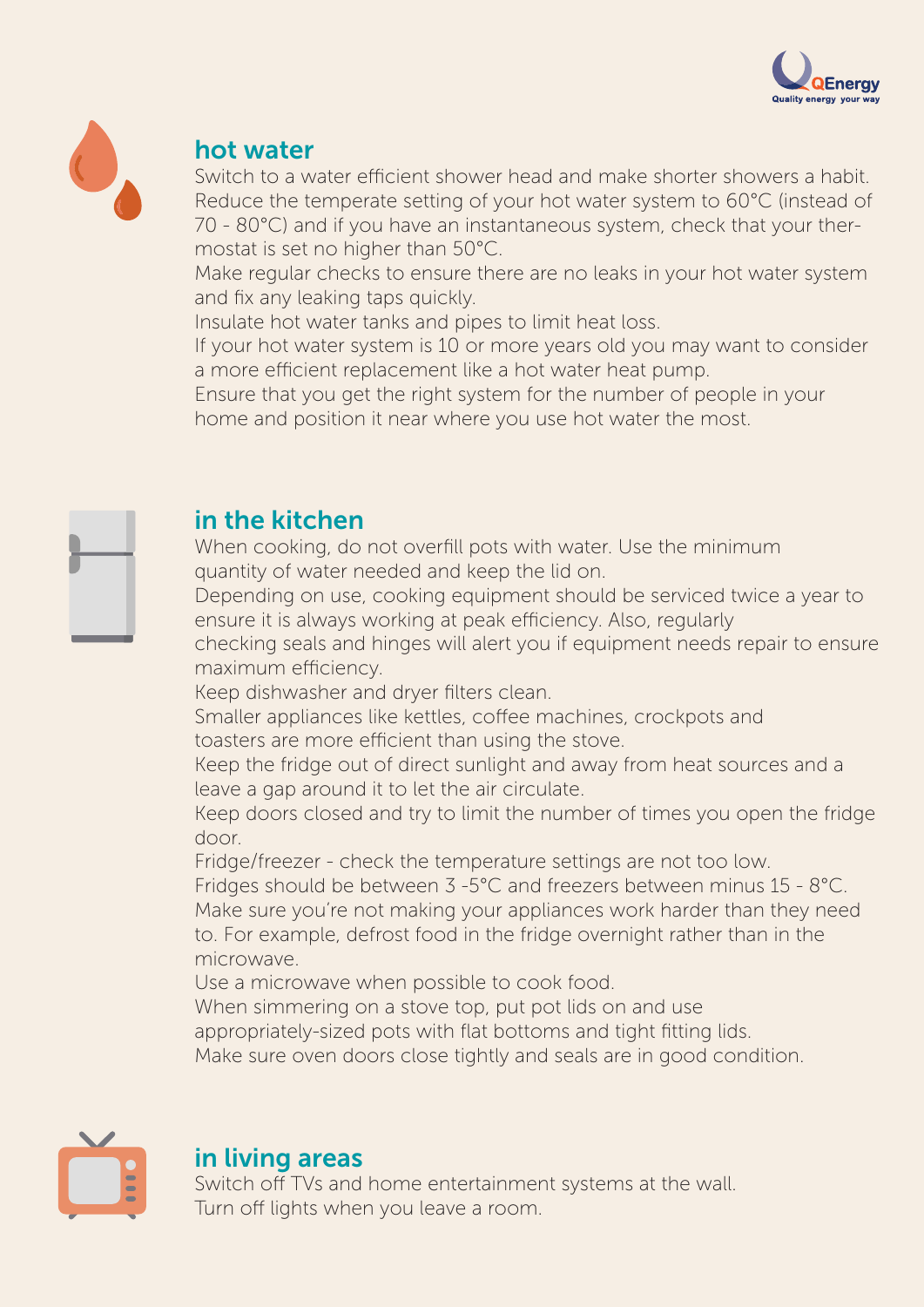



# lighting

Switch to energy efficient lighting like compact fluorescent or LED bulbs as an alternative to incandescent or halogen lighting.

Turn lights off in areas of your home that are not being used. Use light coloured paint on interior walls, ceilings and other surfaces in your home.

Locate windows and skylights to allow natural light inside.



#### buy lumens, not watts

Lumens let you buy the amount of light you want. So when buying your new bulbs, think lumens, not watts. The brightness, or lumen levels, of the lights in your home may vary widely, so here's a rule of thumb:

• To replace a 100 watt (W) incandescent bulb, look for a bulb that gives you about 1600 lumens. If you want something dimmer, go for less lumens; if you prefer brighter light, look for more lumens

- Replace a 75W bulb with bulb that gives 1100 lumens
- Replace a 60W bulb with bulb that gives 800 lumens
- Replace a 40W bulb with bulb that gives 450 lumens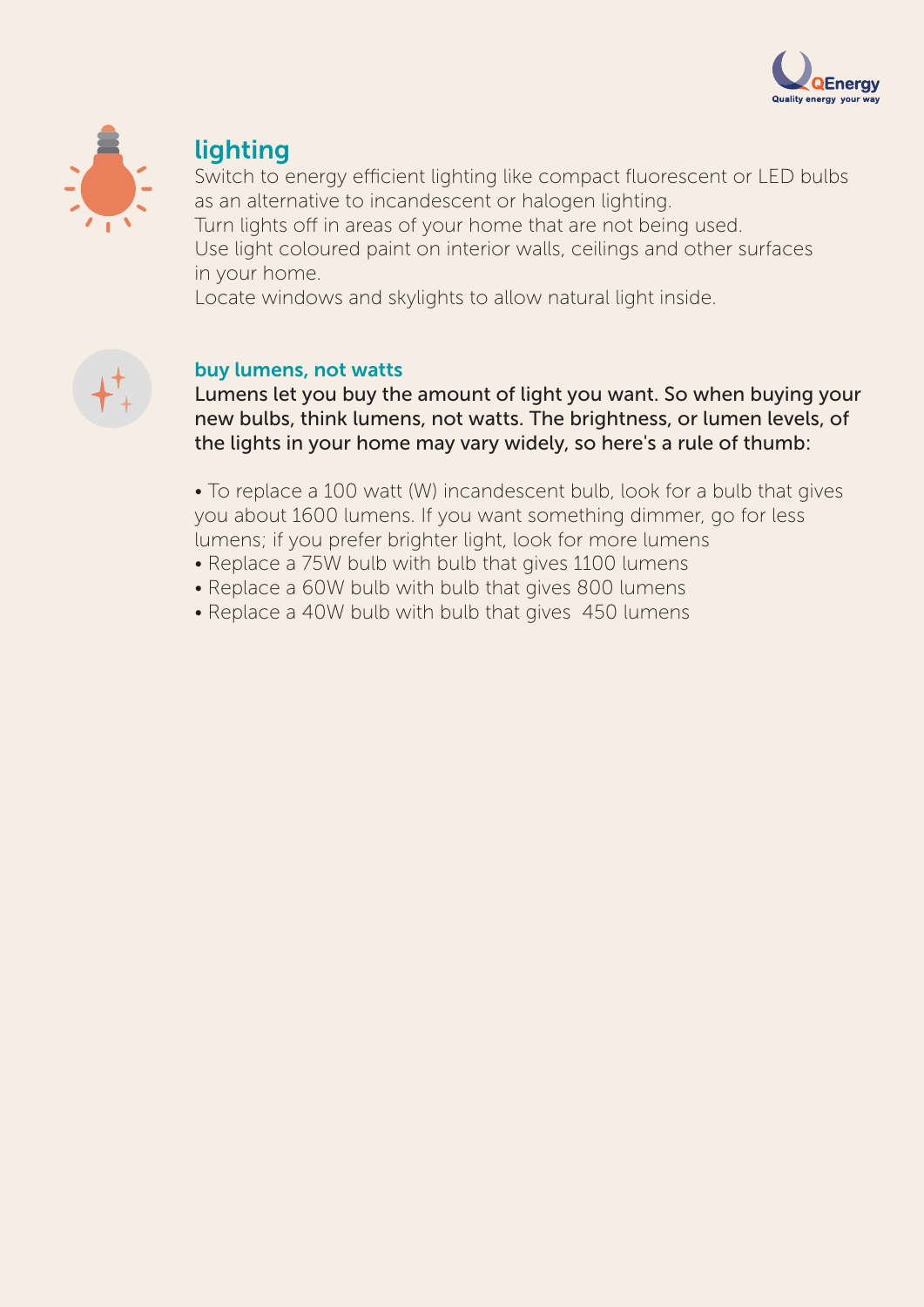

# energy saving tips for your businesses

The following practical tips can help you save on your energy bill.

# office

Encourage employees to turn off all office equipment after office hours and for weekends

Turning equipment off at the power point will reduce electricity usage to zero Conduct regular maintenance on all office equipment to keep them running efficiently Have computers set to go to sleep automatically after 30 minutes of inactivity Laptops typically consume less than half the energy of a desktop computer Upgrade computer monitors to LCD as they have a greater efficiency than older tube monitors

The smaller the monitor screen, the greater the energy efficiency

Photocopiers use more energy each time you start, so run all your print jobs at once

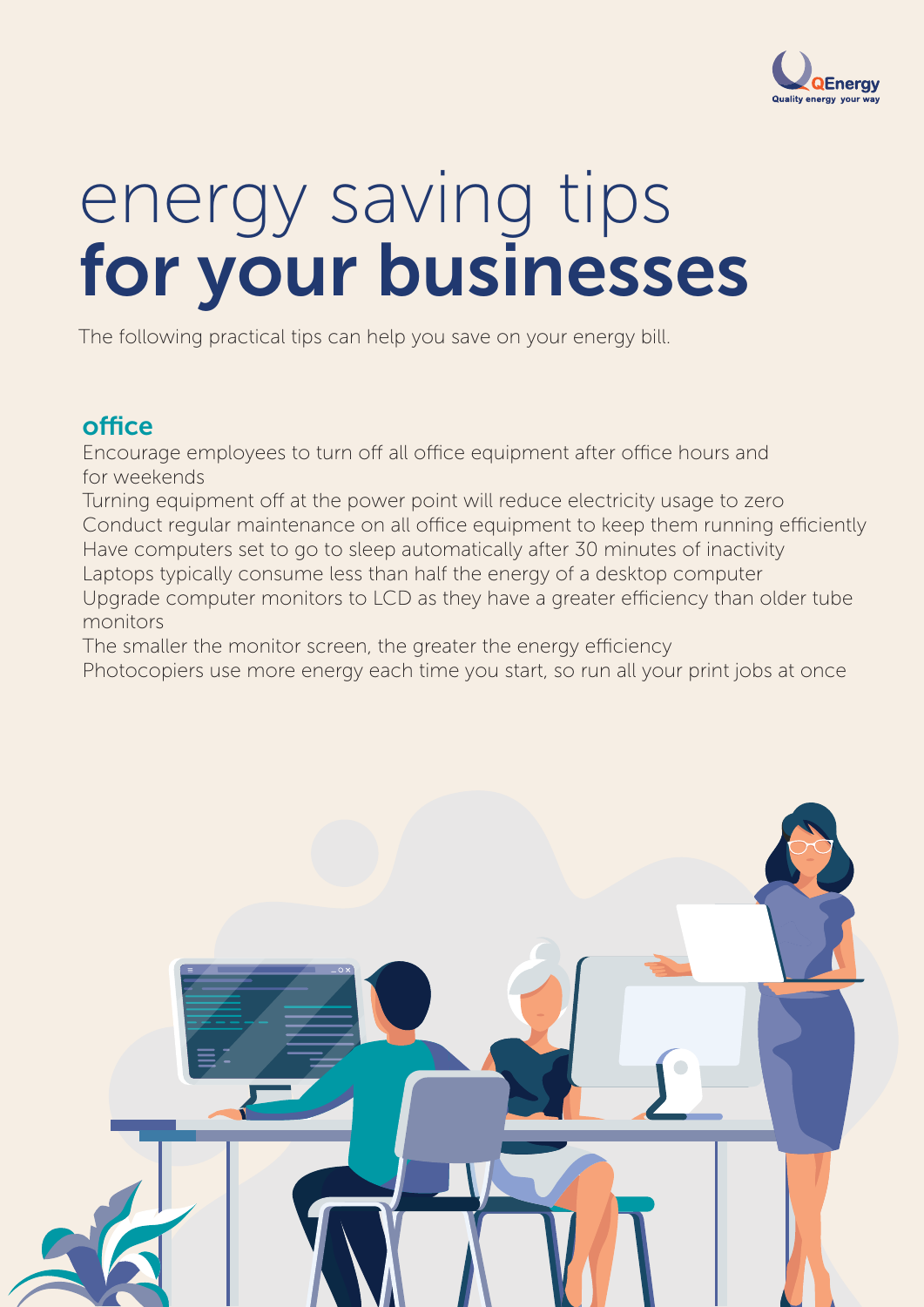



# air conditioning and heating

Ensure you are using the right size system for the area you are cooling/heating

Encourage employees to close doors and windows and draw blinds Switch off heating/cooling when the office is empty

All systems should be serviced on a regular basis to maximise efficiency Insulate windows, walls, pipes and boilers

Position thermostats away from sunlight, draughts or machinery that emits heat



### in the kitchen and refrigerators

When cooking, do not overfill pots with water and keep the lid on Depending on use, cooking equipment should be serviced twice a year Regularly checking seals and hinges will alert you if equipment needs repair to ensure maximum efficiency

Keep dishwasher and dryer filters clean

Always wash full loads in both dishwashers and washing machines and try to use the fastest cycle

Smaller appliances like kettles, coffee machines, crockpots and toasters are more efficient than using the stove



# hot water

Check the thermostat on your hot water system is set at a temperature that is appropriate for its use

If your business does not rely on hot water, turn the system off



# lighting

Encourage employees to turn off all lights, including show room and signs, after business hours

Install motion sensor lights in areas not regularly used, such as store rooms and bathrooms

Remove tubes from fluorescent fittings if there is more light than needed Replace light fittings with low energy bulbs, particularly in areas where the lights are on for long periods

Clean light fittings regularly to ensure they are used to the optimum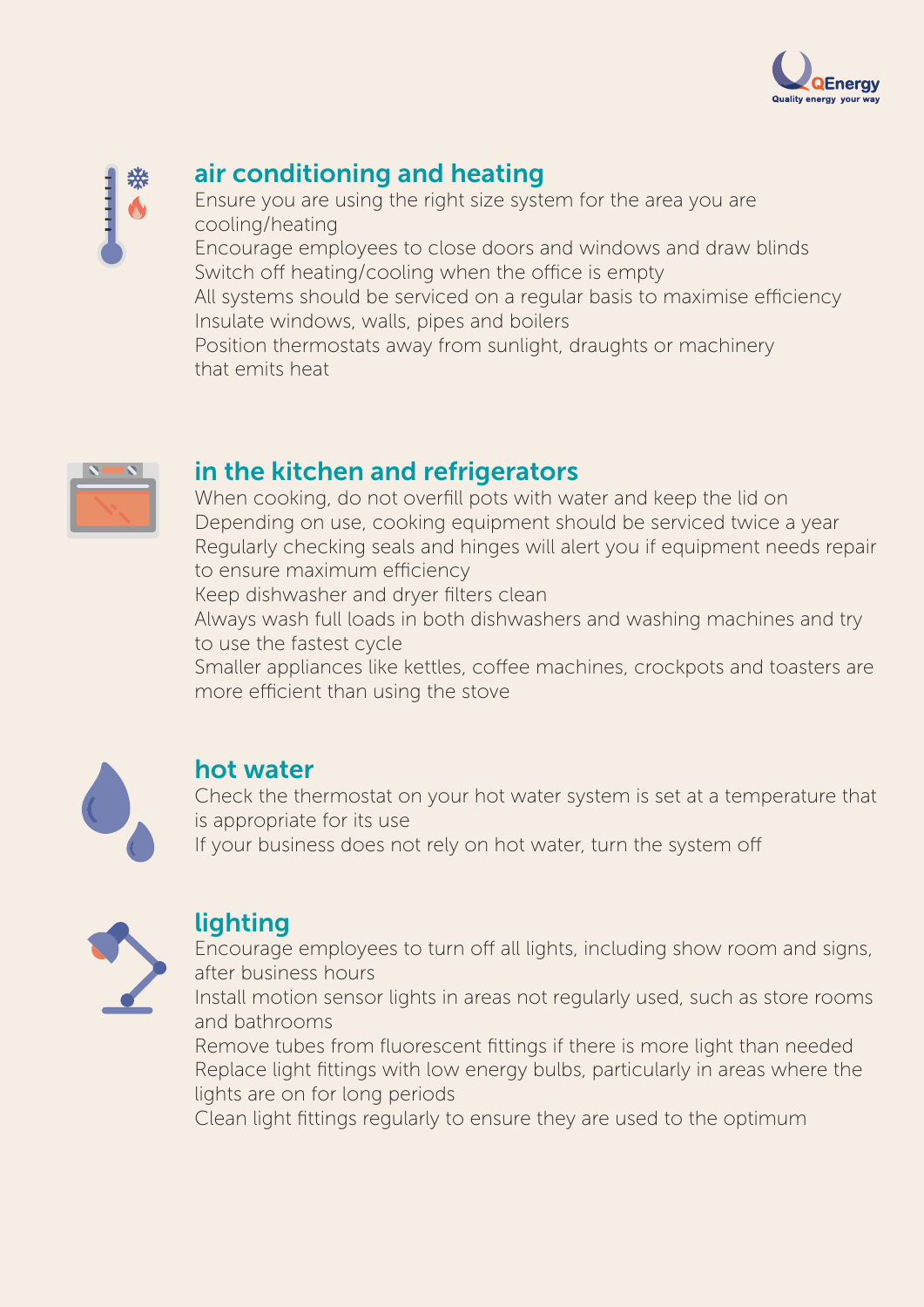



#### heating, ventilation and air conditioning (HVAC)

HVAC optimisation looks for the best ways of using existing systems, rather than opting for large-scale equipment upgrades and

- replacements. Optimisation can be done by:
- changing algorithms
- altering control schedules and set points
- carrying out minor mechanical repairs and alterations

#### HVAC optimisation will reduce your energy bills

By taking action you could save up to 50% of your total HVAC energy use, or up to 80% of energy use in individual HVAC systems. In many instances, optimisation can provide immediate reductions in energy usage and costs. Other benefits can include:

- more comfort for a building's occupants
- improved reliability of systems
- reduced maintenance costs

• improved building performance, as recognised in rating schemes such as National Australian Built Environment Rating System (NABERS) and Green Star.



#### energy efficient lighting

Upgrading your lighting system can help your business save money on energy use. Some businesses use up to 50% of their overall energy use on lighting. Switching to a more efficient lighting system can:

- reduce your electricity bill
- reduce the need for costly maintenance
- improve safety and conditions at your premises.

#### what is best practice energy efficient lighting?

It is important to review the lighting operations of your facility in a holistic manner. Some steps are to:

• assess the natural light available and the potential to make more use of it in open spaces such as warehouses through

devices such as skylights

• link artificial light use to natural light levels (daylight linking), using sensors and smart control systems to minimise energy use

• assess options for zoning, de-lamping, dimming or multilevel switching to reduce energy consumption

• identify low activity areas and assess the use of occupancy sensors

• review the areas (i.e. the zones) in your business with discrete lighting controls, and increase the number of zones (if appropriate) to allow lights to be turned off when areas are not used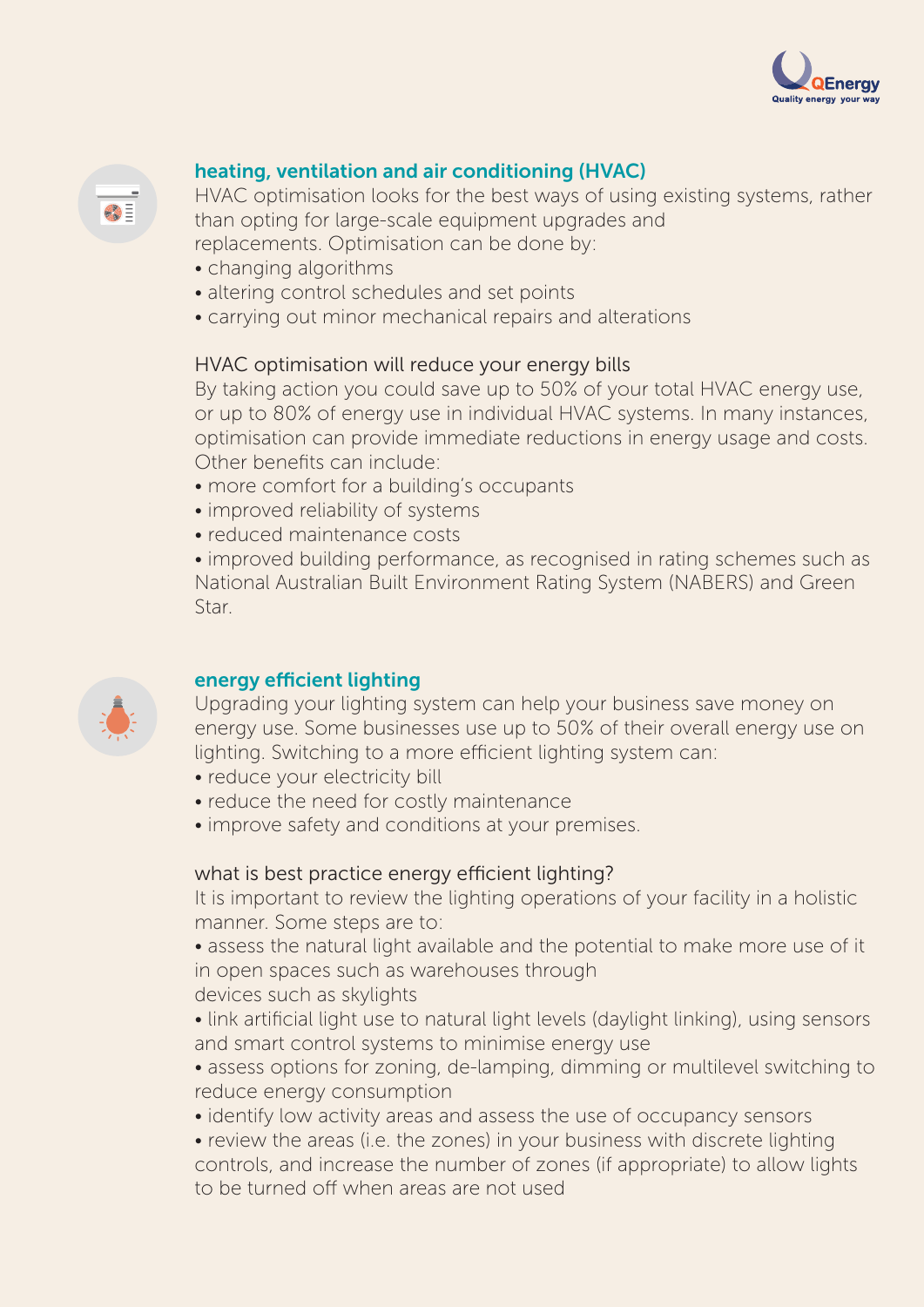

• identify lights that could be upgraded to more energy efficient options

• assess energy efficient lighting options available to you and the potential savings for your business



#### battery storage

Businesses can reduce their running costs by using battery storage:

- to get maximum benefit from a solar photovoltaic (PV) system
- to optimise usage in relation to time-of-use tariffs
- to reduce capacity charges

Businesses can also use battery storage to provide back-up power, to avoid paying for an expensive upgrade to grid infrastructure, to trade energy on the wholesale market or as part of an off-grid power supply system



# measure your office energy use

An energy assessment can reduce your businesses' energy use, save money, improve productivity and provide opportunities to innovate. You may be able to conduct your energy assessment in house. If you don't have the skills within the business to run your own assessment, many external experts or energy services companies will do all or part of it for you.